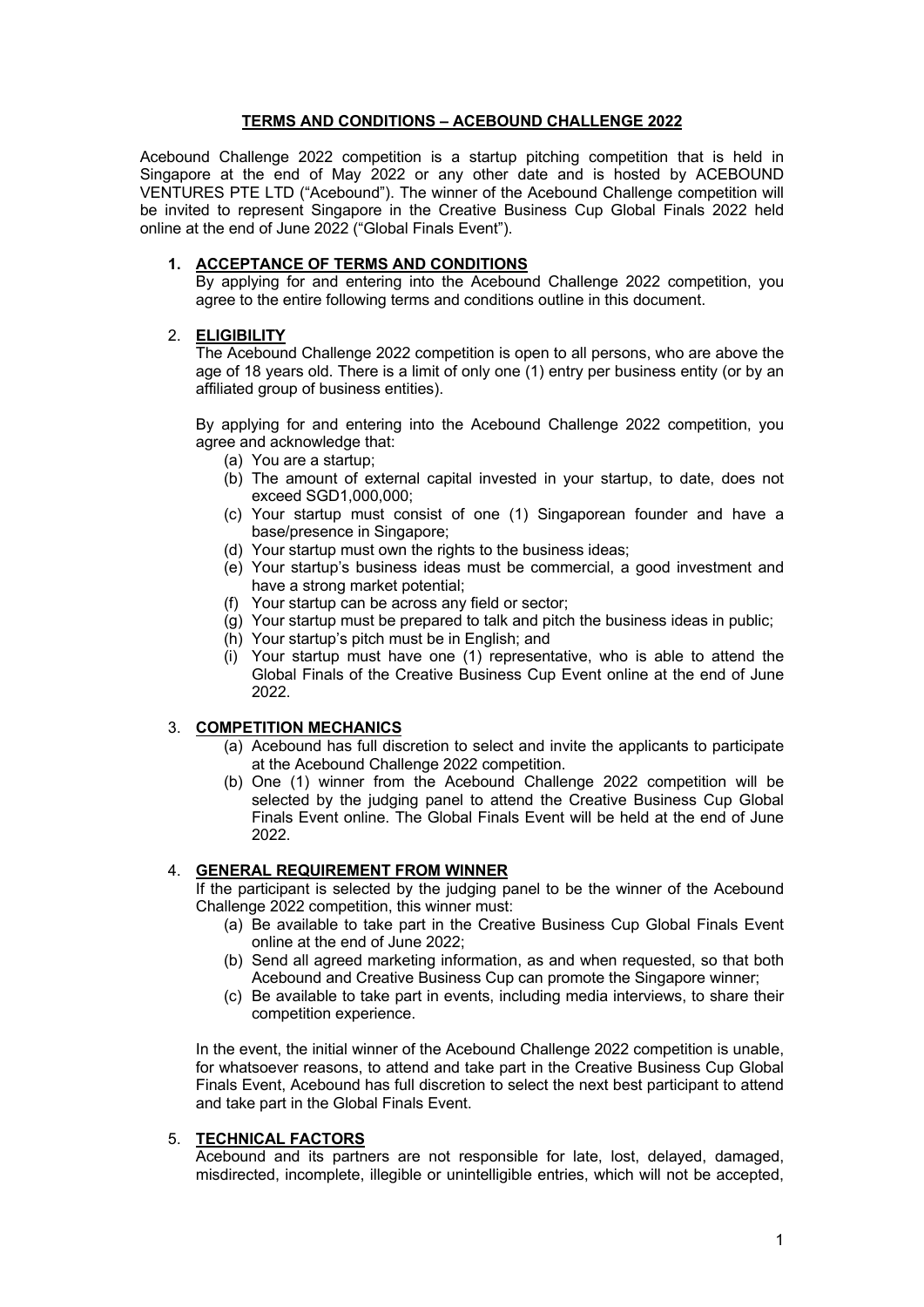or for any problems or technical malfunction of any telephone network or lines, computer online systems, servers, service providers, computer equipment, or software, failure of any e-mail or entry received by Acebound on account of technical problems or traffic congestion on the Internet, problems with any of Acebound's websites or external party website, or any combination thereof, including any injury or damage to the entrant's or any other person's computer resulting from downloading any materials in connection with Acebound and the Competition. Additional, multiple, and/or mechanically generated entries will be disregarded and may result in total and permanent disqualification from the Competition.

# **6. WINNER**

- (a) The prize for the winner of the Acebound Challenge 2022 competition is for one (1) person from the startup.
- (b) The winner shall:
	- (i) Represent Singapore at the Creative Business Cup Global Finals in June 2022, where you will compete against national winners of more than 80 countries and gain international exposure.
	- (ii) A full pass to BRIGHT.
- (c) The prize is not transferable to another individual and no cash or other alternatives will be offered.
- (d) Acebound reserves the right to amend or alter the prize or revoke prize from participants not entering into the spirit of the competition.

# **7. RIGHTS**

Acebound reserves the right to:

- (a) Amend any part of the programme or other arrangements for the Acebound Challenge 2022 competition;
- (b) Postpone, cancel, interrupt or terminate Acebound Challenge 2022 competition at any time due to circumstances beyond its reasonable control (including but not limited to inclement weather, pandemics, acts of God, acts of the enemy, decrees or restraints by governmental or public authorities, terrorism, strikes, war, riots, insurrections, civil commotion, transmission and/or communications disruptions or failure and other causes of such nature), without any liability to Acebound or its sponsors or supporting partners;
- (c) Change the event venue;
- (d) Vary, add, withdraw or substitute advertised programmes or change event times, venue or audience capacity without prior notice.

Acebound and the sponsors will not be responsible for typographical, printing or other inadvertent errors in these Terms and Conditions or in other materials relating to the Acebound Challenge 2022 competition.

### **8. NO CONFIDENTIALITY**

All entries become property of Acebound and will not be acknowledged or returned. By submitting an entry and/or entering the Acebound Challenge 2022 competition, each entrant agrees (a) to abide by these terms and conditions (the "Terms"), (b) there is no reasonable expectation that the contents of its application are confidential information and that none of the sponsors, supporting partners, Acebound, the competition judges and/or speakers/presenters, will be under any obligation to treat such application and its contents as confidential information, and (c) to grant Acebound a worldwide, royalty-free, perpetual, irrevocable, non-exclusive license and full right to use, reproduce, modify, conform, adapt, publish or transmit such information submitted.

### **9. GENERAL RELEASE**

By entering the Acebound Challenge 2022 competition, each entrant releases Acebound, the sponsors, supporting partners, competition judges and their respective parents, affiliates, directors, officers, employees, representatives, partners and agents, from any liability whatsoever for any claims, costs, injuries, losses or damages of any kind arising out of, or in connection with, the Acebound Challenge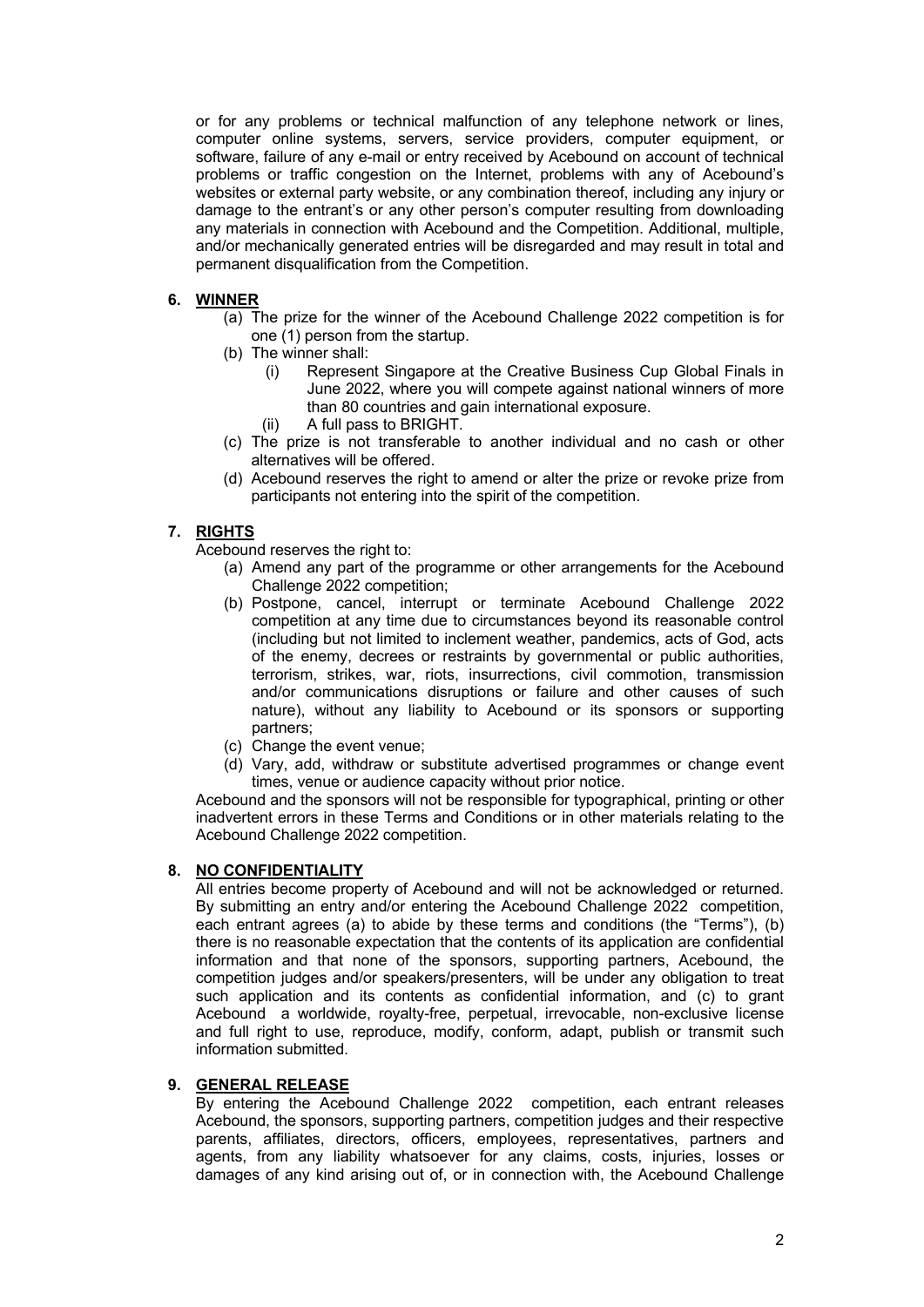2022 competition or the acceptance, possession, use or misuse of any award (including, without limitation, claims, costs, injuries, losses or damages related to personal injuries, death, damage to, or loss or destruction of, property, rights of publicity or privacy, defamation or portrayal in a false light).

### **10. INDEMNIFICATION**

Each entrant agrees to indemnify and hold Acebound, speakers, presenters, sponsors, supporting partners, competition judges and all its subsidiaries, affiliates, officers, agents, partners, and employees, harmless from all claims, demands, actions, proceedings, liabilities (including statutory liability and liability to third parties), penalties, and costs (including without limitation, legal costs on a full indemnity basis), awards, losses and/or expenses, due to or arising out of:

- (a) The participation and attendance of the Acebound Challenge 2022 competition; or
- (b) The participant's breach of any of these terms and conditions outlined in this document; or
- (c) The participant's violation of any rights of another person or entity; or
- (d) The participant's breach of any statutory requirement, duty or law.

### **11. REPRESENTATIONS**

Any information and views expressed by the guest speakers, presenters, sponsors, supporting partners, competition judges are solely their own. The speakers, presenters, sponsors, supporting partners, competition judges shall ensure its rightful ownership of any copyright in their presentation materials and that any facts, representations, statements whatsoever made in these materials are true and accurate. Acebound shall be in no way liable for these materials, facts, representations, statements made by the speakers, presenters, sponsors, supporting partners, competition judges.

#### **12. LIMITATIONS OF LIABILITY**

By entering the Acebound Challenge 2022 competition, each entrant agrees that (a) any and all disputes, claims, and causes of action arising out of, or in connection with, the Acebound Challenge 2022 competition, or any award granted shall be resolved individually without resort to any form of class action; (b) any claims, judgments and awards shall be limited to actual out-of-pocket costs incurred, including costs associated with entering the Acebound Challenge 2022 competition, but in no event attorney's fees; and (c) entrants hereby waive all rights to claim, (i) punitive, incidental or consequential damages, (ii) any and all rights to have damages multiplied or otherwise increased, and (iii) any other damages, other than damages for actual out-of-pocket expenses, or any award of equitable relief, including injunctive relief or an award of specific performance.

#### **13. PERSONAL DATA**

- (a) By entering the Acebound Challenge 2022 competition, each participant hereby agrees and consents that:
	- (i) Any and all personal data submitted may be collected, used and/or disclosed to Acebound for various purposes, including to process this registration, communicate with the participant for purposes related to the Acebound Challenge 2022 competition and such other purposes Acebound may reasonably deem appropriate, in accordance with the Personal Data Protection Act 2012 and all subsidiary legislation related thereto;
	- (ii) Acebound may collect, use, disclose and share amongst themselves, its respective service providers and/or its third party media entities (whether in Singapore or otherwise) the participant's personal data, including the photographs or audio-video or other recordings of these participants ("Material") for publicity purposes and/or use in advertisements across all media, including, without limitation, in Acebound's publications, presentations, promotional materials on their websites, media/social media in its original or edited format, and